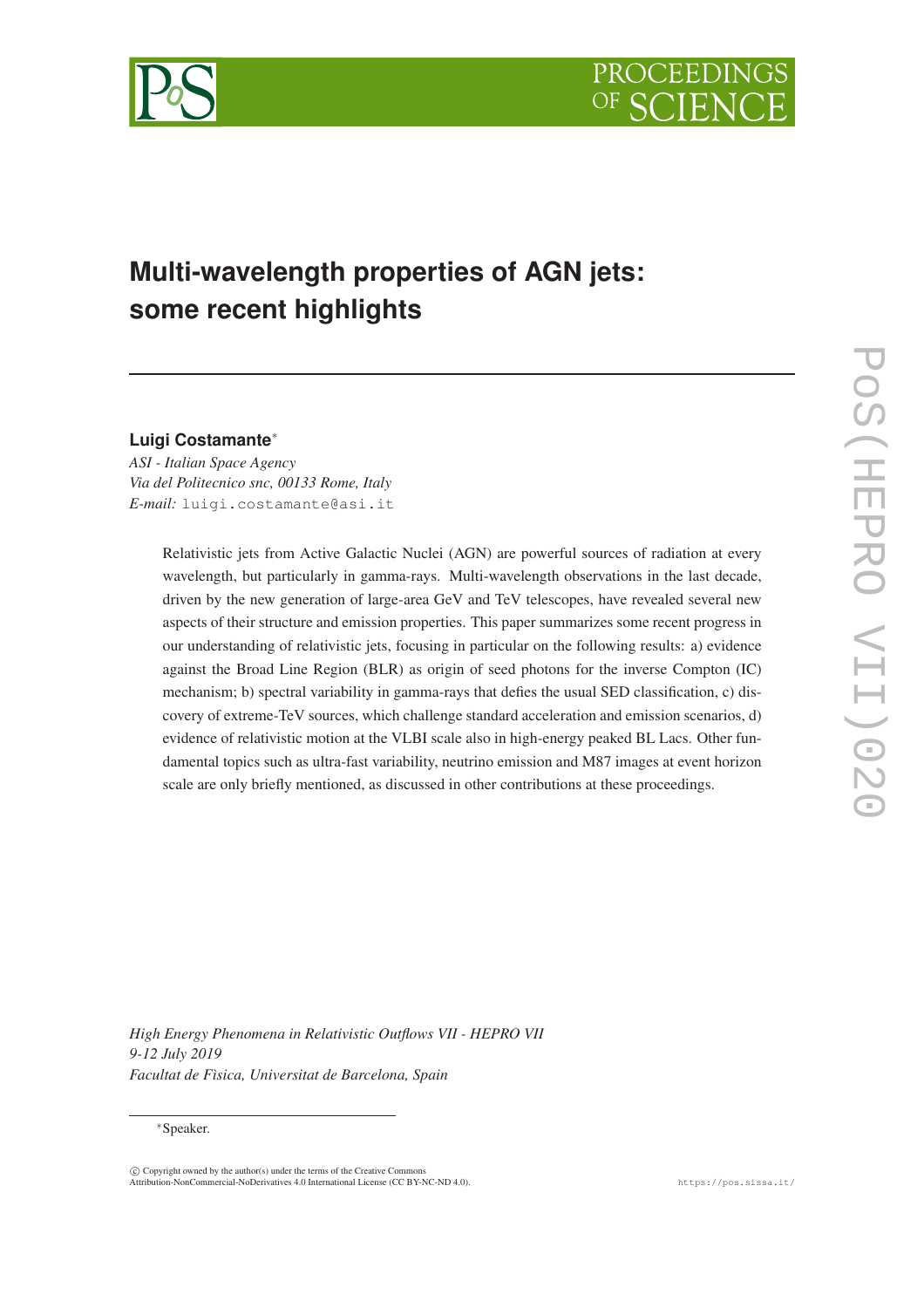## 1. Introduction

Relativistic jets in AGN are among the most powerful persistent phenomena in the Universe. They are strong emitters of radiation over the whole electromagnetic spectrum from radio to TeV energies, and dominate the extragalactic sky in gamma-rays. The 4th Fermi-LAT catalog of gamma-ray sources lists more than 3100 jetted AGN vs only 10 sources as normal/starburst galaxies [1]. Some of them could also be strong sources of high-energy neutrinos, as suggested by the marginally significant association (at the level of  $3-3.5\sigma$ ) between the blazar TXS 0506+056 and a high-energy neutrino event and higher neutrino flux [2, 3, 4]. We learn about them, therefore, through multi-wavelength (and now multi-messanger) observations from both inside (Blazars) and outside (Radiogalaxies) their beaming cone  $\sim 1/\Gamma$  (where  $\Gamma$  is the bulk-motion Lorentz factor).

We don't know yet the mechanism by which jets are launched, accelerated and collimated. The new results of the horizon telescope on M87 might yield some new clues in this respect. Their composition is uncertain as well, though most of their kinetic power required to feed the lobes must be provided by protons, otherwise the Compton drag on a pairs-dominated jet would effectively decelerate and stop the jet (e.g. ref. [5]). A composition of no more than ∼10 pairs per proton seems the allowed range [6]. The two most likely sources of their power are the gravitational energy of the accreting matter or the rotational energy of the spinning black hole (BH). We now know that the former is not sufficient: at least part of the power must come from the BH spin, because the jet power derived from radiation (assuming 1 cold proton per emitting lepton) is often higher than the total accretion luminosity  $\dot{M}c^2$  [7], in agreement with general relativistic MHD simulations [8, 9].

The spectral energy distribution (SED) of the jet emission, especially in blazars, is characterized by two broad humps, peaking at low and high energies. They are commonly (but not uniquely) explained as synchrotron and inverse Compton (IC) emission from a population of relativistic electrons. The origin of the seed photons for the IC scattering marks the difference among leptonic scenarios: synchrotron photons produced by the same electrons (Synchrotron Self-Compton mechanism, SSC) or by other parts of the jet (e.g. spine-layer/spine-sheath scenarios), or photons from radiation fields external to the jet (External Compton, EC), e.g. from the Broad Line region (BLR) or thermal infrared radiation from the dusty torus [10, 11].

Blazars can then be classified according to two main properties: the (non-thermal) jet emission and the (thermal) emission of the accretion flow. Jet-wise, blazars form a sequence of SEDs, with energies that go from radio to X-ray for the synchrotron peak and correspondingly from MeV to TeV for the gamma-ray peak. Blazars are thus divided in "Low-", "Intermediate-" and "High-Synchrotron Peaked" sources (LSP, ISP and HSP, see [12]) or "Low-" and "High-energy peaked" BL Lacs (LBL and HBL, see [13]). In the following I will use the terms HSP/HBL as equivalent. Thermally, blazars are divided into flat spectrum radio quasars (FSRQ) and BL Lac objects, according to the presence or absence of strong broad emission lines in their UV-optical spectra [14]. While there is a significant overlap between the two classes, and a percentage of sources are likely mis-classified due to the fact that the jet emission can swamp the thermal emission of the lines and the disk (so-called "masquerading BL Lacs" [15]), there is a real and substantial difference between FSRQ and BL Lacs: true BL Lacs have very weak or no line emission (with luminosities orders of magnitude lower than in FSRQ), weak or no torus emission and an underluminous accretion disk. This difference seems to occur at  $L_{disk}/L_{Edd} \sim 10^{-2}$  [16], likely marking the transition between a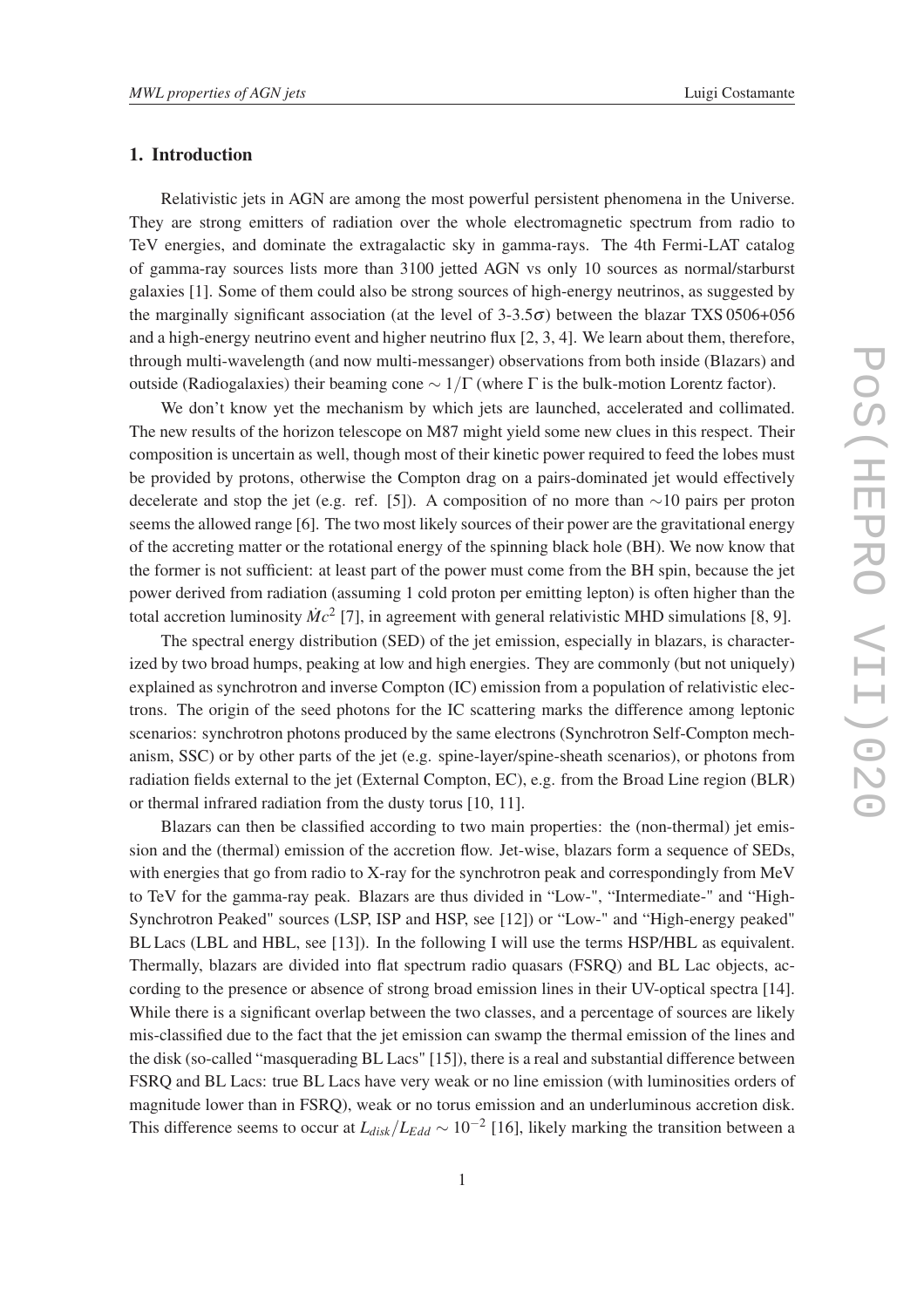

Figure 1: Test of the EC models on the gamma-ray SED of 3 FSRQ characterized by a large disk luminosity and BLR size, as labelled. Fermi-LAT spectra from 7.3 years of integration time. Upper limits at  $2\sigma$ level. Solid lines show the fit with parameters determined below 13 GeV rest-frame. Black dashed lines show the same spectrum fitted with free BLR absorption, magenta lines the same spectrum with the optical depth expected if  $R_{\text{diss}} = R_{\text{BLR}}/2$ , as labelled (see text). The  $\tau_{blr}$  values give the corresponding limits to the maximum optical depth, at the peak of the cross-section. Dot-dashed green lines show the fit of a pure log-parabolic model to the whole spectrum, without BLR absorption. The Fermi-LAT spectra do not show evidence of important  $\gamma$ - $\gamma$  absorption. From ref. [19].

radiatively efficient, geometrically thin, optically thick accretion flow to a radiatively inefficient, geometrically thick, optically thin accretion flow.

There is a connection between these two main properties: FSRQ are almost all LSP, are the most luminous and can have a large Compton dominance  $(L_{IC}/L_{synch} \gtrsim 100)$ , while BL Lacs span from LSP to HSP to "extreme" SEDs (where the synchotron emission peaks in the keV range). This has been interpreted as due to a different balance between acceleration and cooling of electrons [17, 18]: more powerful objects with luminous disks tend to have stronger cooling (by both synchrotron and IC) and thus have an SED which peaks at lower energies (LSP-type). When cooling is less (because of lower jet luminosity, lower magnetic field and absence of external radiation fields), the balance is reached progressively at higher energies and so the peaks shifts to higher frequencies (HSP-type SED).

While the new fundamental results of TXS 0506+056 as likely neutrino emitter and the first image of M87 with the Event Horizon Telescope are discussed in other contributions, here I will focus on some other new results.

### 2. No EC with BLR photons

The EC mechanism on BLR photons (i.e. an emitting zone inside the BLR) has been the most common scenario to model the SED of gamma-ray detected FSRQ (e.g. [17, 10, 18, 20]). It provides a straightforward way to explain both the difference in Compton dominance and SED peak frequencies between FSRQ and BLLac objects and the observed fast variability (few days to hours), indicative of compact emitting regions. However, those same external photons become targets for the  $\gamma$ - $\gamma$  collision and pair production process. The energy densities  $U_{rad}$  used in EC models –calculated from the BLR-size/luminosity relation given by reverberation mapping– are large, of the order of  $\sim$ 0.01 erg cm<sup>-3</sup>. The resulting optical depths become huge on photon paths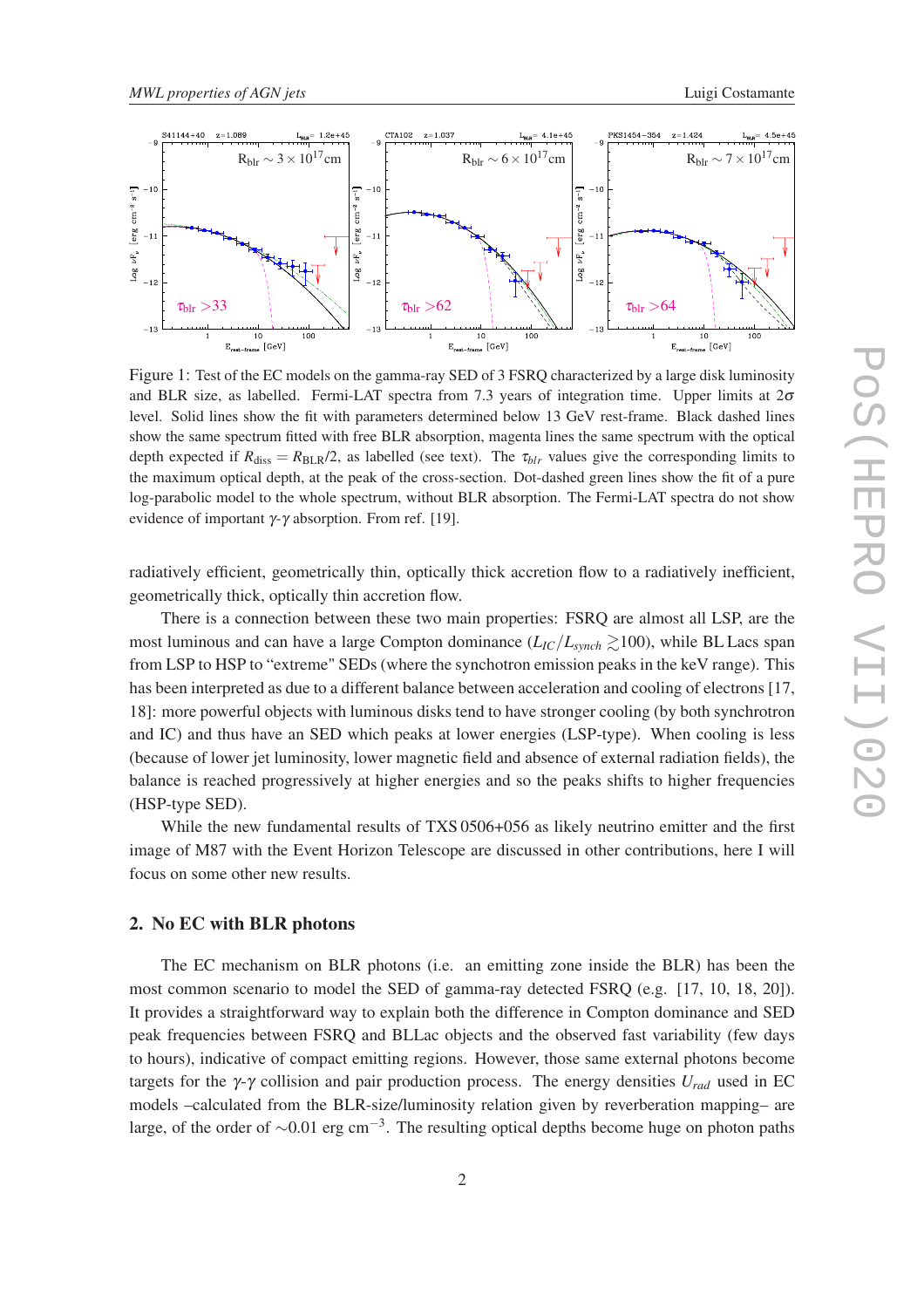as short as  $10^{16}$  cm. Thus we can expect on average a strong cut-off in the gamma-ray spectrum of EC-dominated FSRQ, appearing above ∼20 GeV rest-frame and with maximum absorption at  $\sim$ 100-200 GeV, corresponding to the peak of the γ-γ cross section, precluding a VHE detection. In contrast, the VHE detections of the FSRQ 4C+21.35 [21], PKS 1510-08 [22, 23] and PKS 1441+25 [24, 25] indicated a gamma-ray emission coming from outside the BLR (there are now 8 FSRQ detected at VHE). However, these few detections didn't undermine the main paradigm for the FSRQ population, since in a distribution of locations and among objects with different BLR sizes, it could be expected that the tail could sometimes extend also beyond the BLR (e.g. in the internal shock scenario), especially during flares.

The Fermi-LAT all-sky survey provided the mean to test the EC paradigm on a much wider sample, once the exposure time was long enough to overcome the limited collection area ( $\sim$ 1m<sup>2</sup>) and give meaningful limits beyond 10 GeV. This has been recently done on 7.3 years of data, checking the spectra of the 100 brightest FSRQ detected by Fermi-LAT [19], under the same assumptions and values adopted in the EC models with BLR photons [10, 11]. The BLR spectrum can be approximated with a Planckian spectrum peaked at 10.2 eV, renormalized to match the BLR energy density. This provides a good approximation to the optical depth curve from the Hydrogen  $Ly\alpha$ emission and recombination continuum complex, over a wide range of ionization states. The LAT spectrum is first fitted in the unabsorbed part (up to 13 GeV rest-frame), with power-law and logparabolic models, and then extrapolated at higher energies, fitting the optical depth  $\tau(E) = \ell \tau_{16}(E)$ to the data (where  $\tau_{16}(E)$  is the optical depth for a path of  $10^{16}$  cm). Fits with both the unabsorbed spectrum fixed at the best-fit values and with all parameters free to vary were tested. The resulting photon path length  $\ell$  and optical depth  $\tau_{\text{max}}$  are to be compared with the values from deep inside the BLR,  $\ell_{BLR}$  and  $\tau_{max}^{BLR}$ . As benchmark, one can assume that the dissipation region is located at  $R_{BLR}/2$  (i.e. halfway between the BH and the BLR), with a lower limit of  $2 \times 10^{16}$  cm. Therefore  $\tau_{\text{max}}^{\text{BLR}}$  is the optical depth corresponding to  $\ell_{\text{BLR}} = R_{\text{BLR}} - R_{\text{diss}}$ .

Surprisingly, there is no evidence for the BLR cut-off, even in sources with large disk luminosities and BLR sizes (see Fig. 1). For 2/3 of the sample, the LAT data exclude any significant absorption ( $\tau_{\text{max}}$  < 1), while for the remaining 1/3 the possible absorption is constrained to be 1.5– 2 orders of magnitude lower than expected (see Fig. 2). This result holds considering the emission from either a localized region inside the BLR or a single relativistic blob traveling over the whole BLR size. In the latter case, the observed gamma-rays are produced at different distances inside the BLR, with decreasing optical depth (since the photon path inside the BLR is decreasing). As a result, the time-integrated spectrum does not appear attenuated by  $e^{-\tau(E,\ell)}$ , but has a shallower shape which goes as  $\tau^{-1}$  for large values of  $\tau$ . Even in this scenario however, the limits increase only mildly, by a factor 2-3. The large majority of objects still do not show significant absorption (see Fig. 2, magenta histogram). This result holds also dividing high and low-flux states, for the 20 brightest sources with sufficient statistics, and for powerful blazars with the largest BLR. Only one out of 10 objects seems compatible with substantial attenuation ( $\tau_{\text{max}} > 5$ ). For 9 out of 10 objects, the jet does not seem to interact with BLR photons for most of the time or of the flux, contrary to the EC model's assumption.

To keep a low  $\tau$  inside the BLR, one can envisage two possibilities: 1) to decrease the photon densities by enlarging the size of the BLR (e.g. if the radius from reverberation mapping is underestimated), or 2) to shift the  $\gamma$ - $\gamma$  threshold at higher energies by selecting preferred angles of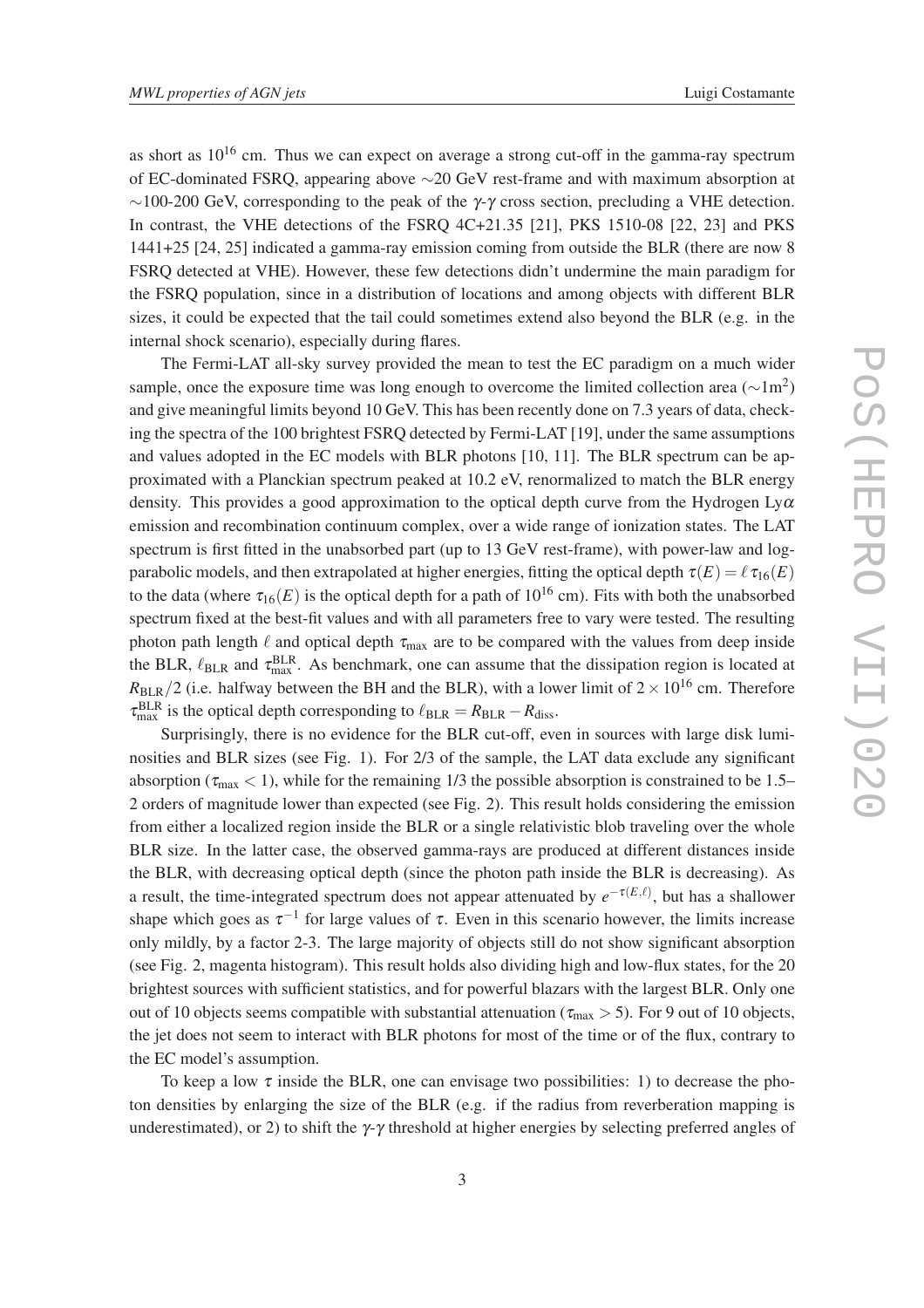

Figure 2: Left: histogram of the distribution of measured vs expected maximum optical depths  $\tau_{\text{max}}$  (i.e. at the peak of the  $\gamma$ -γ cross-section), for the 83 objects with BLR luminosity estimates. Where  $\tau_{\text{max}} \leq 0.1$ , objects are counted in the first bin. Three emission scenario are considered: from deep inside the BLR, as in EC models (red histogram), from a fixed location inside the BLR (blue histogram) and from a movingblog emitting up to the BLR radius (magenta histogram). The LAT data indicate that  $\tau_{\text{max}}$  due to BLR photons is at most ∼30-100x *lower* than typically used in EC(BLR) models, and it is <1 in ∼2/3 of the sample. Right: spectra of 3C 454.3 extracted in high and low state (namely, when the daily flux was above or below 1e-6 cm<sup>-2</sup> s<sup>-1</sup>). Total integration times are 148 and 1875 days, respectively. The function  $N(E) \propto$  $E^{-\Gamma} exp(-(E/E_C)^{\beta_c})$  is fitted with two different exponents  $\beta_c$ , corresponding to IC with synchrotron (1/3) or external Planckian photons (1/2). Details in text and refs [19, 26].

interaction. Both scenarios do not save the EC(BLR) model. In the first case, since  $\tau \propto 1/R_{\text{BLR}}$ , a factor  $100\times$  lower means that the size of the BLR should be  $100\times$  larger, in fact close to the torus size. This implies a factor  $10^{-4}$  lower energy density for the BLR photons, which put them below all other available energy densities (e.g. by infrared photons or B). The second case can be realized if the BLR is flattened along the disk. To push the 20 GeV absorption cut-off outside the observed data (e.g. at least 100 GeV rest-frame), one needs an average shift of ∼ 5× of the energy threshold. Geometrical considerations show that the preferred angle should be <30 degrees, meaning that the region should be already outside the BLR radius. Both alternatives do not seem able to keep EC(BLR) as a viable mechanism for the gamma-ray emission in FSRQ.

This result has two direct consequences. The first is that VHE gamma-rays are not suppressed by the BLR photons. Therefore not only a few but the majority of FSRQ –even 3C 454.3– can be copious emitters of VHE gamma-rays under proper conditions, and could become easily detectable by Cherenkov telescopes depending on the particle spectrum, but especially during HBL-like flares (see next section). The second consequence is that the spectral shape of the radiation is not determined by absorption, but is intrinsic. This opens new diagnostic possibilities because there is a direct link between the distribution of parent electrons and the upscattered photons at the cut-off region [26]. An example is given by the spectra of  $3C\,454.3$  (see Fig. 2). If the electron distribution is a power-law with an exponential cutoff of the form  $exp(-(E/E_C)^2)$ , as expected when the cooling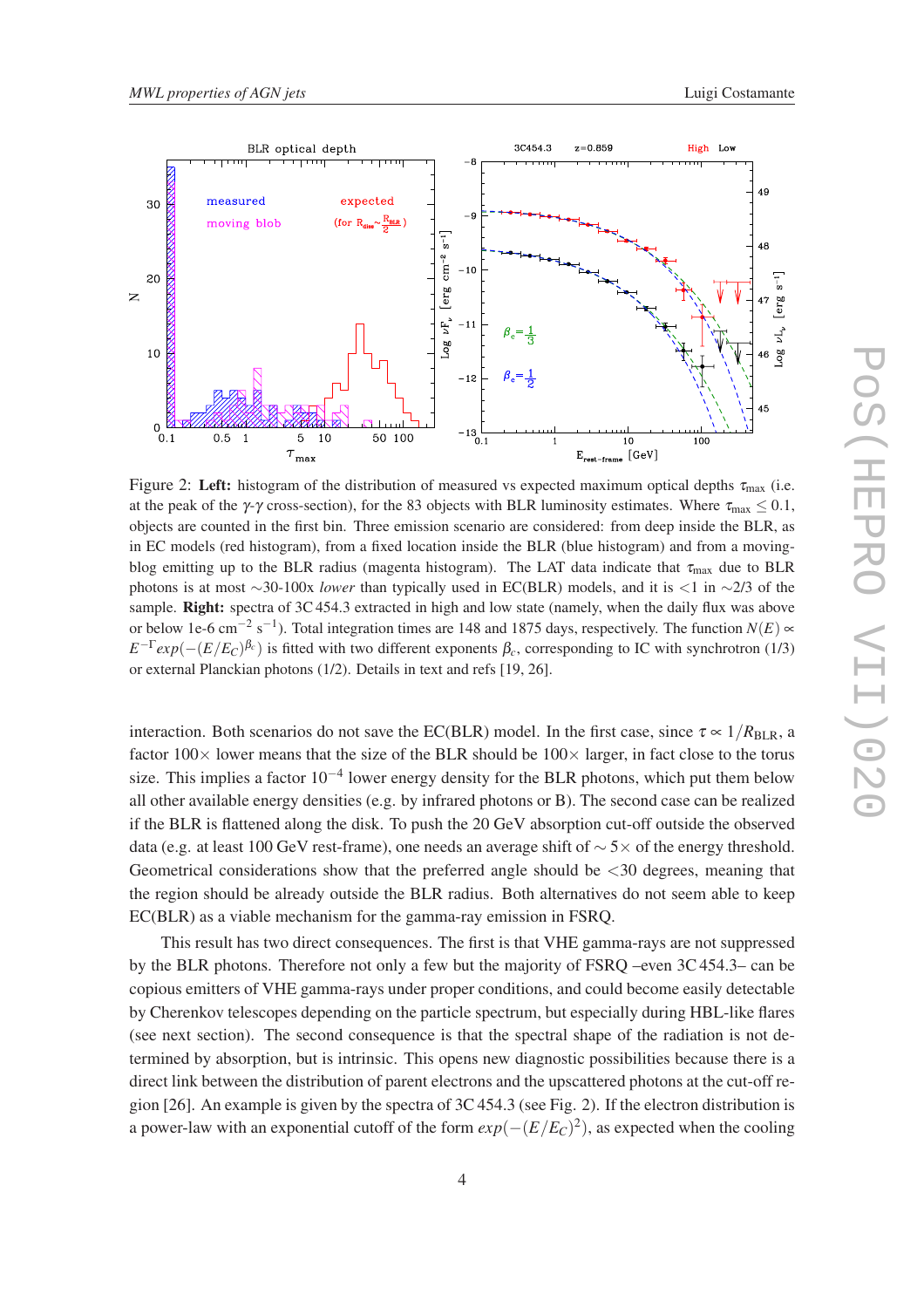is  $\propto \gamma^2$ , the Thomson-upscattered gamma-ray spectrum will have a shape  $\propto E^{-\Gamma} exp(-(E/E_C)^{\beta_c})$ with a smoother, under-exponential cut-off of  $\beta_c = 1/3$  or 1/2, depending on the upscattered photon field, synchrotron or Planckian [26]. Indeed these shapes provide an excellent fit on the LAT data of 3C 454.3, in both high and low states, with a slight preference for a Planckian field in high state (maybe IR torus photons) and a SSC spectrum in low state (the other choices have a lower likelihood and probability of 0.11-0.16 under the Akaike information criterion for the goodness of fit). The comparison with the synchrotron spectrum could pin down the shape of the emitting particles at the highest energies (see also Zargaryan et al., these proceedings, and ref. [27]).

#### 3. HBL-like spectra in FSRQ

On average, Fermi-LAT spectra of blazars follows the SED sequence as traced by the synchrotron peaks, shifting from steep ( $\Gamma > 2$ ) to hard ( $\Gamma < 2$ ) slopes as the SED changes from LSP to HSP [12]. However, several FSRQ and LSP sources have shown gamma-ray flares with hard LAT spectra, which are typical of HSP sources, without apparently changing their LSP character in the synchrotorn hump. Coupled with the absence of BLR absorption, the LAT spectra implies that FSRQ/LSP sources are capable of high VHE fluxes during such flares, even after the EBL attenuation, well within the sensitivity of present Cherenkov telescopes in just few hours [19]. Figure 3 shows 4 striking examples of these unexpected gamma-ray spectra in famous objects, 3 FSRQ (among which the neutrino source TXS 0506+056, an FSRQ in disguise [28]) and BL Lac itself.

The origin of these spectra is not yet clear: if it is a new component emerging only temporarily (sort of mini-HSP emitting zone inside a main LSP-type outflow), one would expect it to appear in the X-ray band as well, by synchrotron, in the form of a steep X-ray spectrum of higher flux. This seems not the case, requiring a huge Compton dominance of the new component to be consistent with the data. These HSP-like states have been reported so far only during active states, but that could be partly due to an observational bias.

One of these HSP-like states occurred during the neutrino flare of TXS 0506+056 (see Fig.3), but not around the IceCube-170922A event [31]. In the latter case the SED was LSP-like, both in X-rays and gamma-rays, with no VHE emission. Note that the MAGIC detection occurred ∼10 days *after* the neutrino event, in coincidence to a higher X-ray flux with steep spectrum (as observed by Swift, Γ*<sup>X</sup>* ∼2.5). In contrast, in the days of IceCube-170922A there are strong upper limits at VHE –about one order of magnitude *lower* than the detected flux– together with a low-flux X-ray spectrum with hard index, indicative of pure IC emission (as typical of LSP). In other words, the MAGIC detection seems most likely driven by an enhanced emission of high-energy electrons, as traced by their synchrotron emission entering the X-ray band (a common behaviour in ISP/HSP blazars). It cannot be directly related to the neutrino event [2], unless with a scenario explaining the 10-days delay (which becomes 100 days considering a beaming factor of 10).

## 4. The Puzzle of Extreme-TeV BL Lacs

Extreme-TeV BL Lacs are a new type of HBL characterized by a hard intrinsic VHE spectrum  $(\Gamma_{\text{VHE}} \leq 1.5 - 1.9)$ , after correction for the effects of  $\gamma$ - $\gamma$  interactions with the diffuse Extragalactic Background Light (EBL, see e.g. [32]). This locates their gamma-ray peak in the SED above 2-10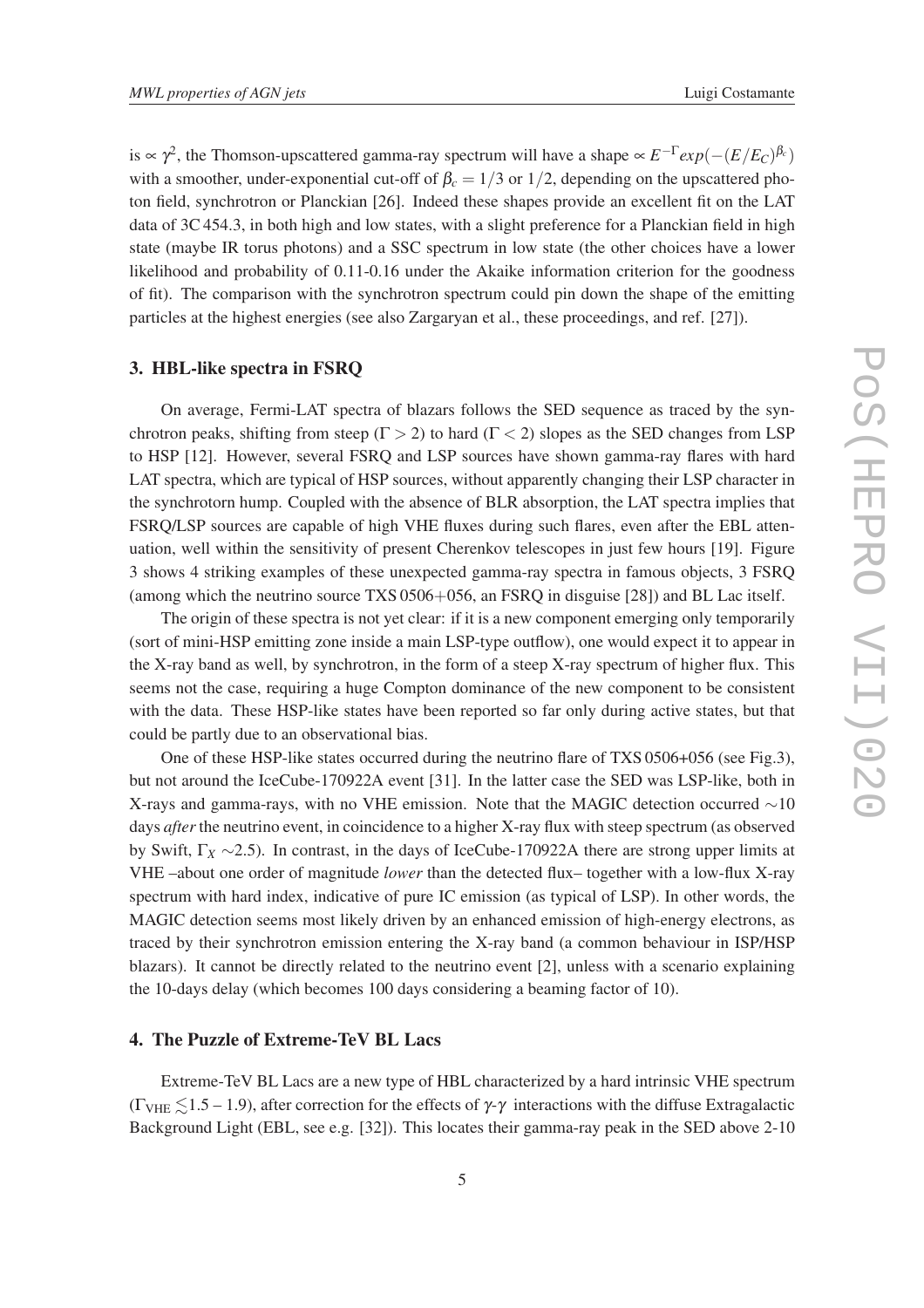

Figure 3: SED gamma-ray spectra of 4 non-HSP blazars of both FSRQ and BL Lac types, showing gammaray properties typical of HSP sources. Integration times range from few hours to several days. Observation dates for the plots on the left are Sept 9, 2013 (3C 454.3) and Oct 5, 2016 (BL Lac). The 3C 454.3 plot shows also the sensitivity curves of present Cherenkov telescopes. From refs [19, 29, 30, 31].

TeV, the highest peak energies ever seen in blazars and 1-2 orders of magnitude higher than regular HSP/HBL objects (see Fig. 4). A hard spectrum at such high energies is difficult to obtain by IC in blazars, for standard one-zone leptonic models of the SED. Both the decrease of the scattering efficiency in the Klein-Nishina regime and the lower energy density of the seed photons available for scatterings in the Thomson regime, as the gamma-ray energy increases, tend to steepen the TeV spectrum. So far, they seem to constitute about 1/4 of all HBLs detected at VHE [33]. By synchrotron, most (but not all) of them are also of the extreme type, i.e. with the synchrotron peak above 1 keV up to 100 keV and beyond. However, even such high observed synchrotron frequencies are well below the maximum frequency that can be produced by electrons shock-accelerated at the maximum possible rate ( $h\nu_{peak}/\delta \sim 1$ -10 KeV  $\ll 150$  MeV,  $\delta$  being the beaming factor). Although extreme, even these blazars are still not extreme accelerators.

Such hard TeV spectra could be the result of a new narrow-peaked electron population, whose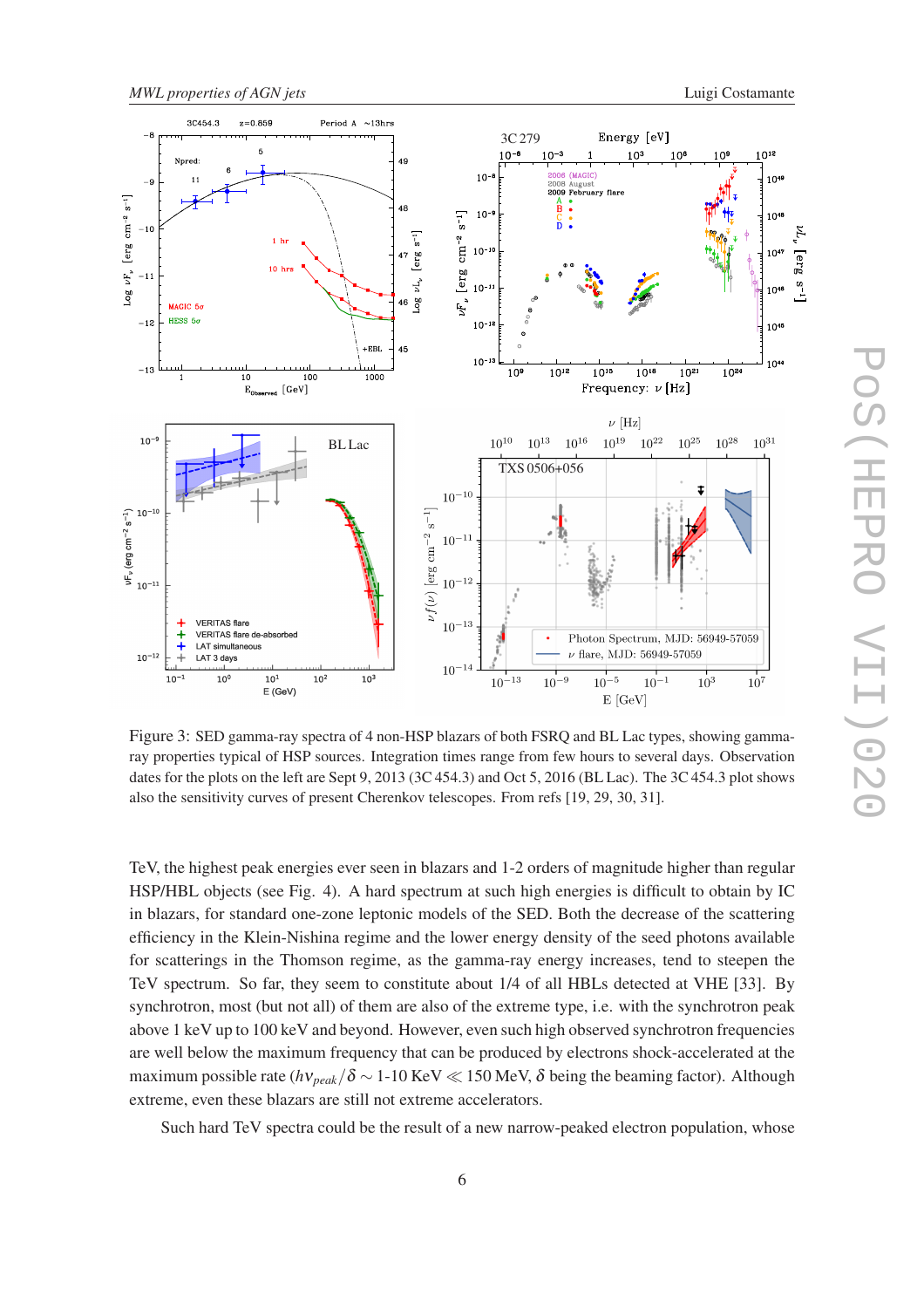

Figure 4: SEDs of 3 hard-TeV BL Lacs, with new simultaneous Swift-NuSTAR-Fermi data shown in red. Historical data taken close to the same epoch of the VHE data are shown in blue. The VHE data are corrected for EBL absorption following [37]. Solid lines show the sum of the theoretical SSC model (short-dashed line) and host-galaxy emission (dotted line). From ref. [34].

synchrotron emission should emerge in hard X-rays. This seems excluded by recent NuSTAR-Swift observations, which pinned down the spectrum of the synchrotron hump for six objects, from UV to hard X-rays [34]. A one-zone SSC model could in principle reproduce the extreme properties of both peaks in the SED, from X-ray up to TeV energies. However, it requires 1) high peak-electrons energies ( $\gamma \gtrsim 10^6$ ) with extremely low radiative efficiency, 2) milliGauss magnetic fields and conditions heavily out of equipartition (by 3 to 5 orders of magnitude), and 3) not fitting the simultaneous UV data, which then should belong to a different emission component, possibly the same as the far-IR (WISE) data [34]. There is indeed evidence in two objects of a separation between the UV and X-ray emission (see Fig. 4), with the X-ray power-law spectrum underestimating the UV flux when extrapolated at lower energies. This has also been reported lately for Mkn 501 during a high and extreme –but temporary– state in 2012 [35].

Whatever scenario is considered, radiative cooling must be inhibited: the TeV electrons cannot "see" UV or lower-energy photons, even if coming from different zones/populations, otherwise the increased radiative cooling in Thomson regime would steepen the VHE spectrum. This implies that even the assumption of a structured jet –namely a fast spine surrounded by a slower layer– would not help in reaching equipartition.

Conditions so far away from equipartition are puzzling also because not limited to a flaring episode: the extreme-TeV spectra in most of these BL Lacs seem to last for years. There must be a mechanism which keep the conditions persistently out of equipartition. The high values of the ratio of particles to magnetic field energy density ( $U_e/U_B \sim 10^3 - 10^5$ ) seems also to exclude magnetic reconnection as acceleration mechanism. Models predict an upper limit of the order of  $U_e/U_B \sim 3$ in the dissipation region [36]. These blazars might be revealing something new of the different processes at work in relativistic jets.

#### 5. Ubiquitous Ultra-fast Variability

Ultra-fast variability is a surprising new aspect of AGN jets discovered in the last decade, as soon as large-area gamma-ray detectors became operational. It can be defined as a variability time which is comparable or less than the light-crossing time of the putative Black Hole (e.g.  $\tau_0 \equiv R_S/c$ ). It is surprising because it apparently defies the paradigm that the minimum variability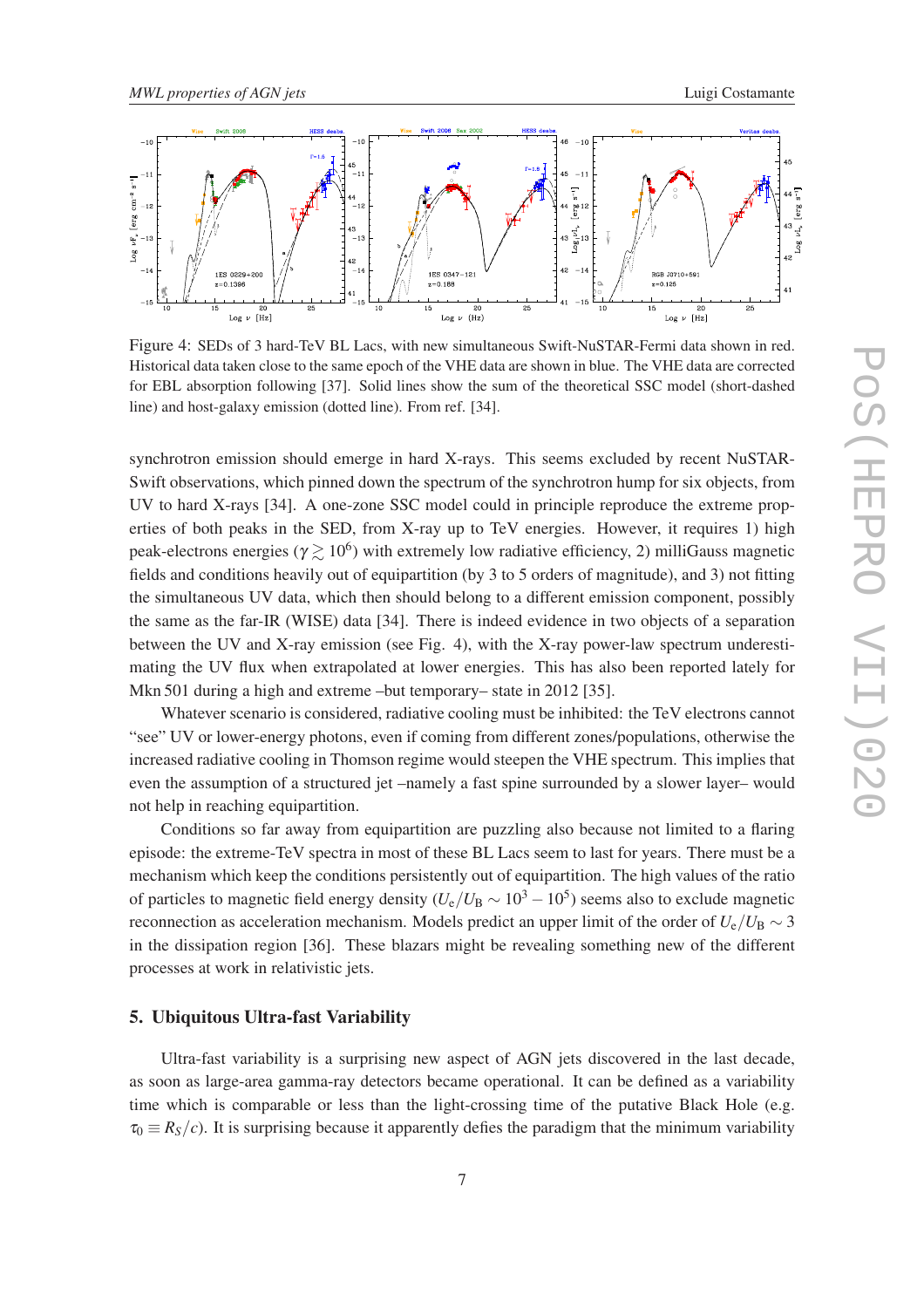in the jet would be imprinted by the scale of the central BH horizon (relativistic beaming cannot shorten the variability timescale imprinted by a source that is stationary in the observer's frame, as remarked by ref [38]). It thus indicates that the observed variability is imprinted either by a fraction of the BH horizon, or by small-scale fluctuations intrinsic to the jet itself [38]. The most striking example is provided by the huge flare of PKS 2155-304, with doubling timescales  $\lt 2$  minutes corresponding to  $\sim 0.01 \tau_0$ , moreover at a flux scale 10-100 $\times$  higher than normal [39].

This topic is fully addressed in Maxim Barkov's contribution (these proceedings), here I only point out that such phenomenon is now observed in *every* type of jetted AGNs. It is observed in every class of blazars, be it BL Lacs of HSP type as PKS 2155-304 [39] and Mkn 501 [40] or LSP-type as BL Lac itself [30], or FSRQ as 3C 279 in 2015 [29] and 4C 21.35 [21] (the latter at VHE, which is significant since it indicates an extremely compact region outside the BLR). It is also observed in slightly misaligned jets, like the radiogalaxies M87 [41, 42] and IC 310 [43, 44]. In the latter case, a luminosity higher than the upper limit of  $2 \times 10^{43}$  erg s<sup>-1</sup> for 5-minute flares seems to exclude a BH magnetosphere origin of the flare detected from IC 310 [45].

Though timescales can vary from minutes to days depending on the different beaming factors and region sizes, it seems that such phenomenon is a fundamental feature of relativistic jets, and it is revealed only in gamma-rays: there is no report or clear evidence so far for such variability in the synchrotron part of the emission corresponding to the gamma-ray flares, namely X-rays for VHE gamma-rays or optical for GeV emission.

#### 6. Superluminal Motion

One of the long-standing problems in blazar physics is the apparent discrepancy between the high bulk-motion Lorentz factors required by gamma-ray transparency and SED modeling ( $\Gamma \sim$ 10 − 50) and the absence of significant superluminal motion at the VLBI scale (so-called "bulk Lorentz factor crisis"). While FSRQ and LSP-type blazars show high apparent jet speed, up to 30- 40, the VLBI radio knots seem stationary or at most subluminal in HSP-type BL Lacs [46]. This is particularly evident in Mkn 421, for example on the results of the MOJAVE survey [47]. Absence of superluminal motion is expected for very small viewing angles, but that hypothesis would make the parent population numbers larger than the known radio-loud population.

So far it has been generally assumed that the jet was partially disrupted or stopped before the VLBI scale, and/or that the VLBI knots were the location of standing recollimation shocks accelerating particles along the jet. Evidence for the latter is possibly emerging now [47]. Using 13 years of observations with Swift and stacking the X-ray lightcurves of 6 different active periods in Mkn 421, a common variability pattern seems to emerge (see Fig. 5). It is consistent with a main flare emission zone located in the most upstream 15.3 GHz radio knot, at 0.38 mas from the core. Subsequent peaks in the lightcurve are then consistent with a perturbation crossing all the downstream radio knots with a constant apparent speed  $\beta = 45c$ . The significance of the observed pattern not arising from stochastic processes is found above  $3\sigma$  [47].

With the caveats of the choice of which radio knot is important and their possible movement in time (the average radio positons are derived from observations in 2006 to 2013, while the X-ray flare data refer to the period 2013-2018), this result seems to indicate that the jet is indeed highly relativistic at the VLBI scale, in HSP as well as FSRQ blazars. If true, it would also confirm that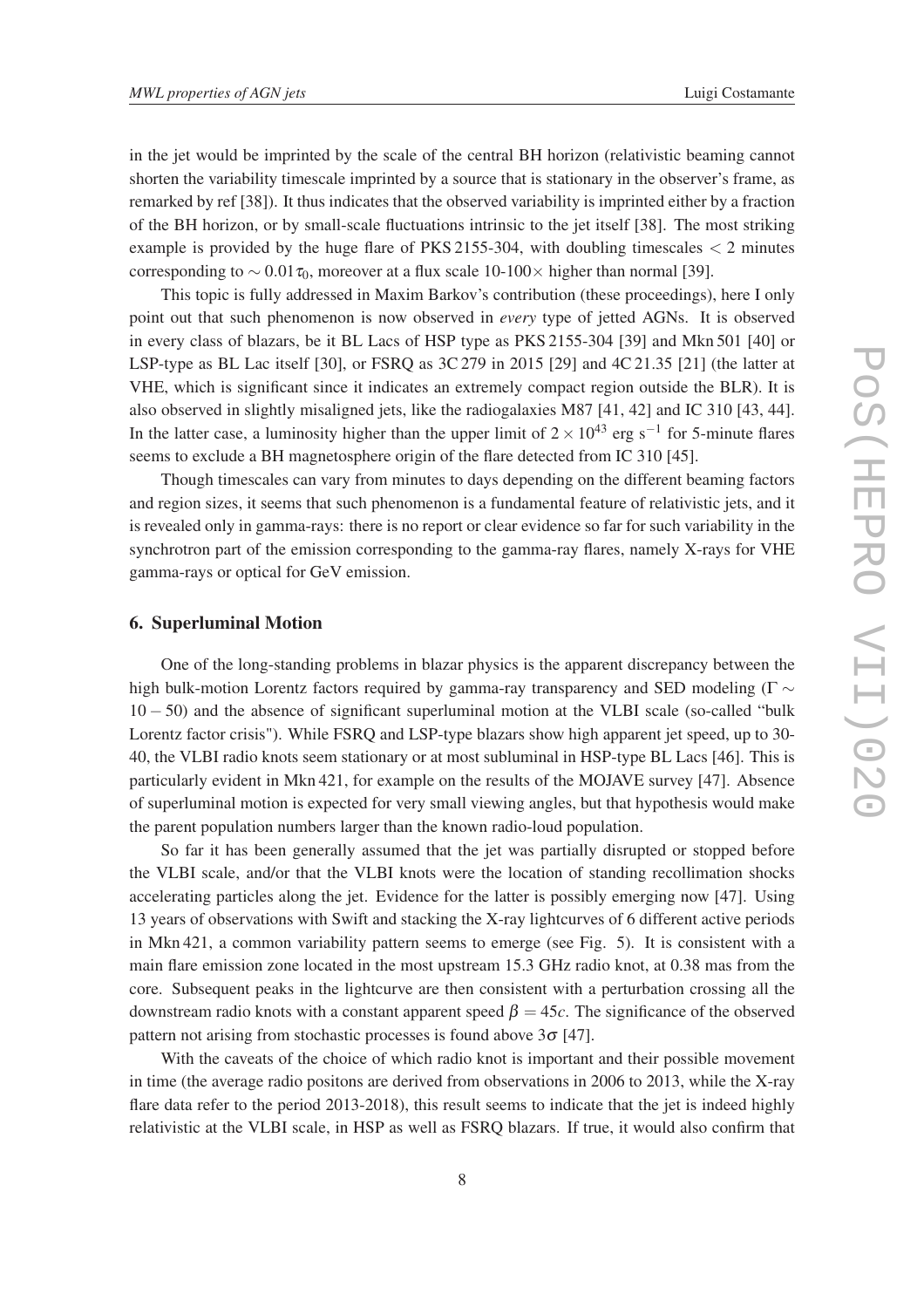

Figure 5: Left: scheme of the expected lightcurve signature of a perturbation traveling across knots  $x_i$  with apparent speed β*app* and delay ∆*t*<sup>1</sup> between two consecutive flares. Right: flare models of the stacked X-ray lightcurves, starting from a main flare in the radio core. From ref. [47].

the dissipation zones along the jet are much more stationary at certain distances from the BH than in FSRQ, denoting another essential difference in jet structure between these two blazar classes.

## 7. Conclusions

Observations allowed by a new generation of large-area gamma-ray telescopes (Cherenkov telescopes arrays and Fermi-LAT) have unveiled new aspects of relativistic jets in AGNs, driving the efforts for a more complete multi-wavelength picture of their properties. On one hand, Fermi-LAT data are showing that BLR photons are not the main seed photons for the IC mechanism, undermining the main explanation of the difference in SED properties between FSRQ and BL Lacs. A straightforward alternative for the EC mechanism is given by the IR photons from the torus [48, 11], though this implies a change of the derived jet parameters. Another possibility is provided by other photon fields from different parts of the jet (or via the SSC mechanism itself), but in this case the difference in thermal properties between FSRQ and BL Lacs acts just as a proxy for a structural difference in jet launching and power, and does not influence directly the cooling of jet particles. The HBL-behaviour of some FSRQ in gamma-rays is further blurring the difference with BL Lacs. Studies of close-by off-axis jets (as in the radiogalaxies M87, CenA, IC 310) might give new insights, as well as further investigation of the ultra-fast variability.

On the other hand, the discovery of extreme-TeV BL Lacs is challenging also the SSC paradigm. The parameters for it to work seem somewhat unrealistic (mG magnetic fields, pile-up electrons distributions, steadily out of equipartition by 5 orders of magnitude) and the necessity of multiple ad-hoc components to explain the SED is detrimental for the elegance and simplicity of the original concept. The gamma-ray emission might be related to a different process. It still remains a puzzle that, even in the most extreme cases, the acceleration rate in blazars' jets seems orders of magnitude less than in the Crab or SNRs.

Acknowledgement: I am grateful to the organisers for the invitation to such enjoyable conference.

## References

[1] The Fermi-LAT collaboration, *Fermi Large Area Telescope Fourth Source Catalog*, *ArXiv e-prints*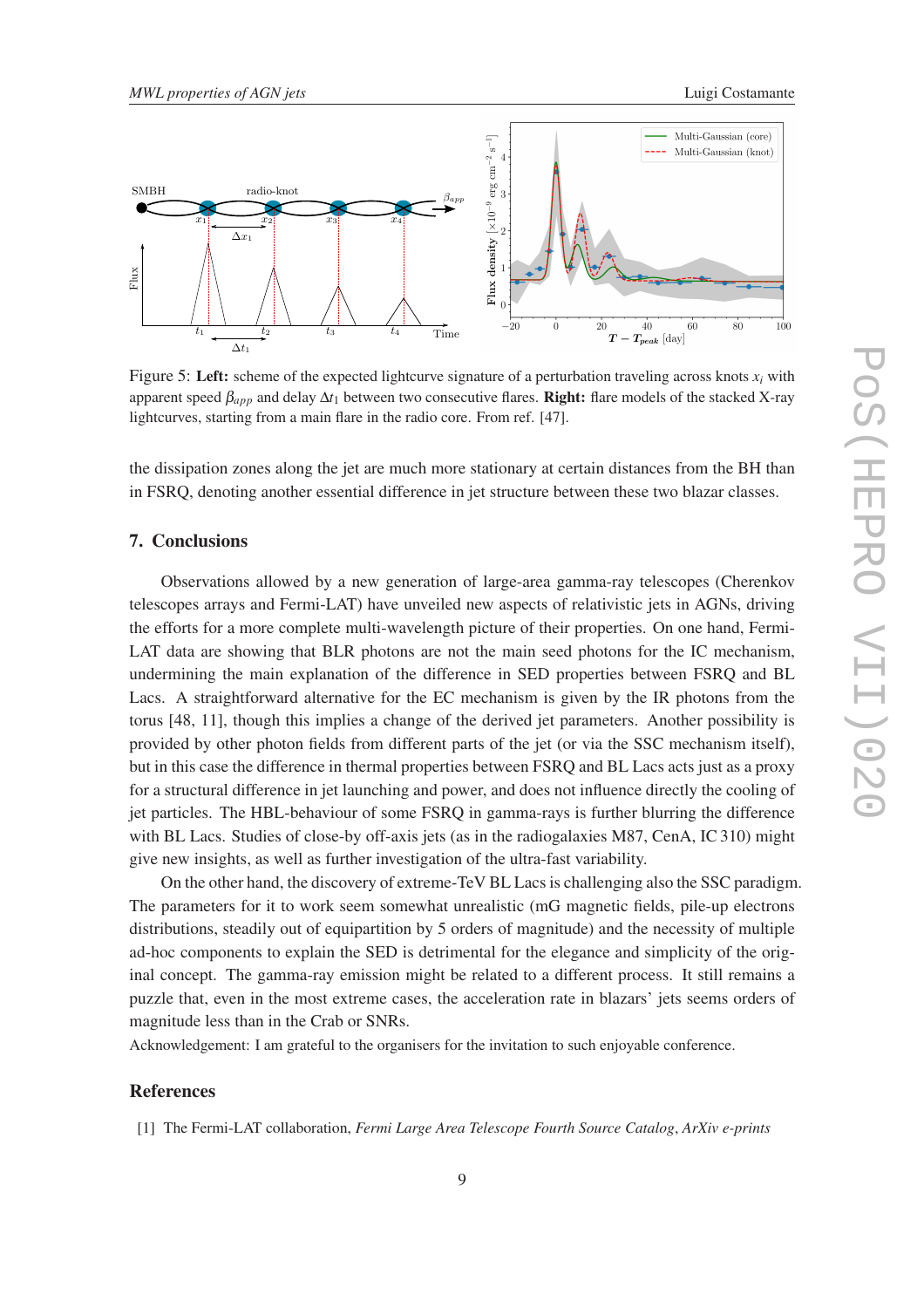(2019) [1902.10045].

- [2] IceCube Collaboration, M. G. Aartsen, M. Ackermann, J. Adams, J. A. Aguilar, M. Ahlers et al., *Multimessenger observations of a flaring blazar coincident with high-energy neutrino IceCube-170922A*, *Science* 361 (2018) eaat1378 [1807.08816].
- [3] IceCube Collaboration, M. G. Aartsen, M. Ackermann, J. Adams, J. A. Aguilar, M. Ahlers et al., *Neutrino emission from the direction of the blazar TXS 0506+056 prior to the IceCube-170922A alert*, *Science* 361 (2018) 147 [1807.08794].
- [4] F. Halzen, *Cosmic Neutrinos and the Cosmic-Ray Accelerator TXS 0506+056*, *arXiv e-prints* (2019) arXiv:1909.09468 [1909.09468].
- [5] M. Sikora and G. Madejski, *On Pair Content and Variability of Subparsec Jets in Quasars*, ApJ 534 (2000) 109 [astro-ph/9912335].
- [6] G. Ghisellini and F. Tavecchio, *Compton rockets and the minimum power of relativistic jets*, MNRAS 409 (2010) L79 [1008.1982].
- [7] G. Ghisellini, F. Tavecchio, L. Maraschi, A. Celotti and T. Sbarrato, *The power of relativistic jets is larger than the luminosity of their accretion disks*, Nature 515 (2014) 376 [1411.5368].
- [8] R. Narayan, Y. Zhu, D. Psaltis and A. Sa1e11owski, *HEROIC: 3D general relativistic radiative post-processor with comptonization for black hole accretion discs*, MNRAS 457 (2016) 608 [1510.04208].
- [9] A. Tchekhovskoy, R. Narayan and J. C. McKinney, *Efficient generation of jets from magnetically arrested accretion on a rapidly spinning black hole*, MNRAS 418 (2011) L79 [1108.0412].
- [10] G. Ghisellini and F. Tavecchio, *Canonical high-power blazars*, MNRAS 397 (2009) 985 [0902.0793].
- [11] M. Sikora, Ł. Stawarz, R. Moderski, K. Nalewajko and G. M. Madejski, *Constraining Emission Models of Luminous Blazar Sources*, ApJ 704 (2009) 38 [0904.1414].
- [12] M. Ackermann, M. Ajello, W. B. Atwood, L. Baldini, J. Ballet, G. Barbiellini et al., *The Third Catalog of Active Galactic Nuclei Detected by the Fermi Large Area Telescope*, ApJ 810 (2015) 14 [1501.06054].
- [13] P. Padovani and P. Giommi, *The connection between x-ray- and radio-selected BL Lacertae objects*, ApJ 444 (1995) 567 [astro-ph/9412073].
- [14] C. M. Urry and P. Padovani, *Unified Schemes for Radio-Loud Active Galactic Nuclei*, PASP 107 (1995) 803 [astro-ph/9506063].
- [15] P. Giommi, P. Padovani and G. Polenta, *A simplified view of blazars: the* γ*-ray case*, MNRAS 431 (2013) 1914 [1302.4331].
- [16] T. Sbarrato, P. Padovani and G. Ghisellini, *The jet-disc connection in AGN*, MNRAS 445 (2014) 81 [1405.4865].
- [17] G. Ghisellini, A. Celotti, G. Fossati, L. Maraschi and A. Comastri, *A theoretical unifying scheme for gamma-ray bright blazars*, MNRAS 301 (1998) 451 [astro-ph/9807317].
- [18] G. Ghisellini and F. Tavecchio, *The blazar sequence: a new perspective*, MNRAS 387 (2008) 1669 [0802.1918].
- [19] L. Costamante, S. Cutini, G. Tosti, E. Antolini and A. Tramacere, *On the origin of gamma-rays in Fermi blazars: beyond the broad-line region*, MNRAS 477 (2018) 4749 [1804.02408].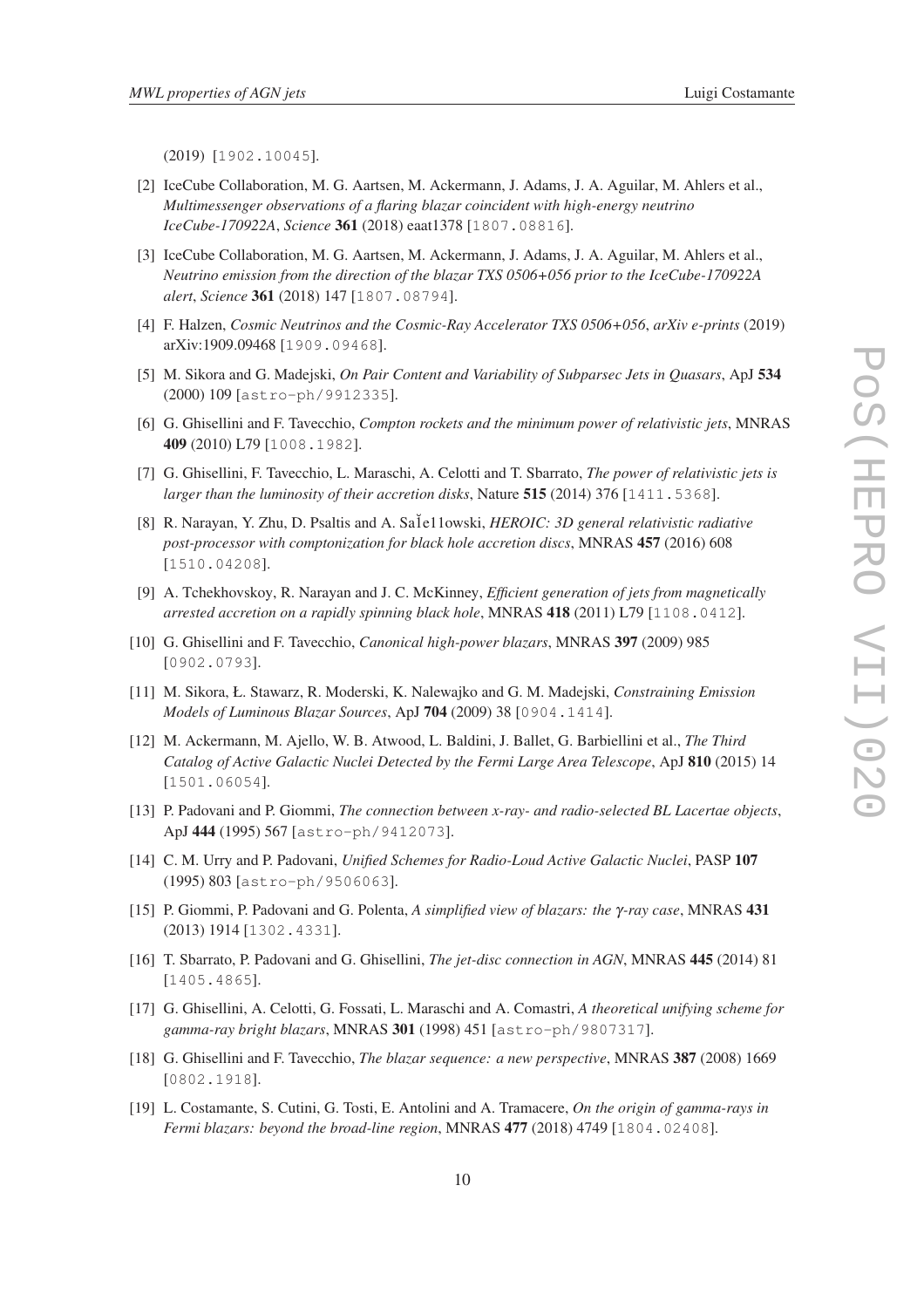- [20] J. D. Finke, *Compton Dominance and the Blazar Sequence*, ApJ 763 (2013) 134 [1212.0869].
- [21] J. Aleksic, L. A. Antonelli, P. Antoranz, M. Backes, J. A. Barrio, D. Ba ´ stieri et al., *MAGIC Discovery of Very High Energy Emission from the FSRQ PKS 1222+21*, ApJ 730 (2011) L8 [1101.4645].
- [22] A. Abramowski, F. Acero, F. Aharonian, A. G. Akhperjanian, G. Anton, S. Balenderan et al., *H.E.S.S. discovery of VHE* γ*-rays from the quasar PKS 1510-089*, A&A 554 (2013) A107 [1304.8071].
- [23] J. Aleksić, S. Ansoldi, L. A. Antonelli, P. Antoranz, A. Babic, P. Bangale et al., *MAGIC gamma-ray and multi-frequency observations of flat spectrum radio quasar PKS 1510-089 in early 2012*, A&A 569 (2014) A46 [1401.5646].
- [24] A. U. Abeysekara, S. Archambault, A. Archer, T. Aune, A. Barnacka, W. Benbow et al., *Gamma-Rays from the Quasar PKS 1441+25: Story of an Escape*, ApJ 815 (2015) L22 [1512.04434].
- [25] M. L. Ahnen, S. Ansoldi, L. A. Antonelli, P. Antoranz, A. Babic, B. Banerjee et al., *Very High Energy* γ*-Rays from the Universe's Middle Age: Detection of the z = 0.940 Blazar PKS 1441+25 with MAGIC*, ApJ 815 (2015) L23 [1512.04435].
- [26] E. Lefa, S. R. Kelner and F. A. Aharonian, *On the Spectral Shape of Radiation due to Inverse Compton Scattering Close to the Maximum Cutoff*, ApJ 753 (2012) 176 [1205.2929].
- [27] C. Romoli, A. M. Taylor and F. Aharonian, *Cut-off characterisation of energy spectra of bright fermi sources: Current instrument limits and future possibilities*, *Astroparticle Physics* 88 (2017) 38 [1608.01501].
- [28] P. Padovani, F. Oikonomou, M. Petropoulou, P. Giommi and E. Resconi, *TXS 0506+056, the first cosmic neutrino source, is not a BL Lac*, MNRAS 484 (2019) L104 [1901.06998].
- [29] M. Hayashida, K. Nalewajko, G. M. Madejski, M. Sikora, R. Itoh, M. Ajello et al., *Rapid Variability of Blazar 3C 279 during Flaring States in 2013-2014 with Joint Fermi-LAT, NuSTAR, Swift, and Ground-Based Multiwavelength Observations*, ApJ 807 (2015) 79 [1502.04699].
- [30] A. U. Abeysekara, W. Benbow, R. Bird, T. Brantseg, R. Brose, M. Buchovecky et al., *Multiwavelength Observations of the Blazar BL Lacertae: A New Fast TeV Gamma-Ray Flare*, ApJ 856 (2018) 95 [1802.10113].
- [31] P. Padovani, P. Giommi, E. Resconi, T. Glauch, B. Arsioli, N. Sahakyan et al., *Dissecting the region around IceCube-170922A: the blazar TXS 0506+056 as the first cosmic neutrino source*, MNRAS 480 (2018) 192 [1807.04461].
- [32] L. Costamante, *Gamma-Rays from Blazars and the Extragalactic Background Light*, *International Journal of Modern Physics D* 22 (2013) 1330025 [1309.0612].
- [33] L. Costamante, *TeV-peaked candidate BL Lac objects*, *arXiv e-prints* (2019) arXiv:1911.05027 [1911.05027].
- [34] L. Costamante, G. Bonnoli, F. Tavecchio, G. Ghisellini, G. Tagliaferri and D. Khangulyan, *The NuSTAR view on hard-TeV BL Lacs*, MNRAS 477 (2018) 4257 [1711.06282].
- [35] M. L. Ahnen, S. Ansoldi, L. A. Antonelli, C. Arcaro, A. Babic, B. Banerjee et al., ´ *Extreme HBL behavior of Markarian 501 during 2012*, A&A 620 (2018) A181 [1808.04300].
- [36] L. Sironi, M. Petropoulou and D. Giannios, *Relativistic jets shine through shocks or magnetic reconnection?*, MNRAS 450 (2015) 183 [1502.01021].
- [37] A. Franceschini, G. Rodighiero and M. Vaccari, *Extragalactic optical-infrared background radiation, its time evolution and the cosmic photon-photon opacity*, A&A 487 (2008) 837.